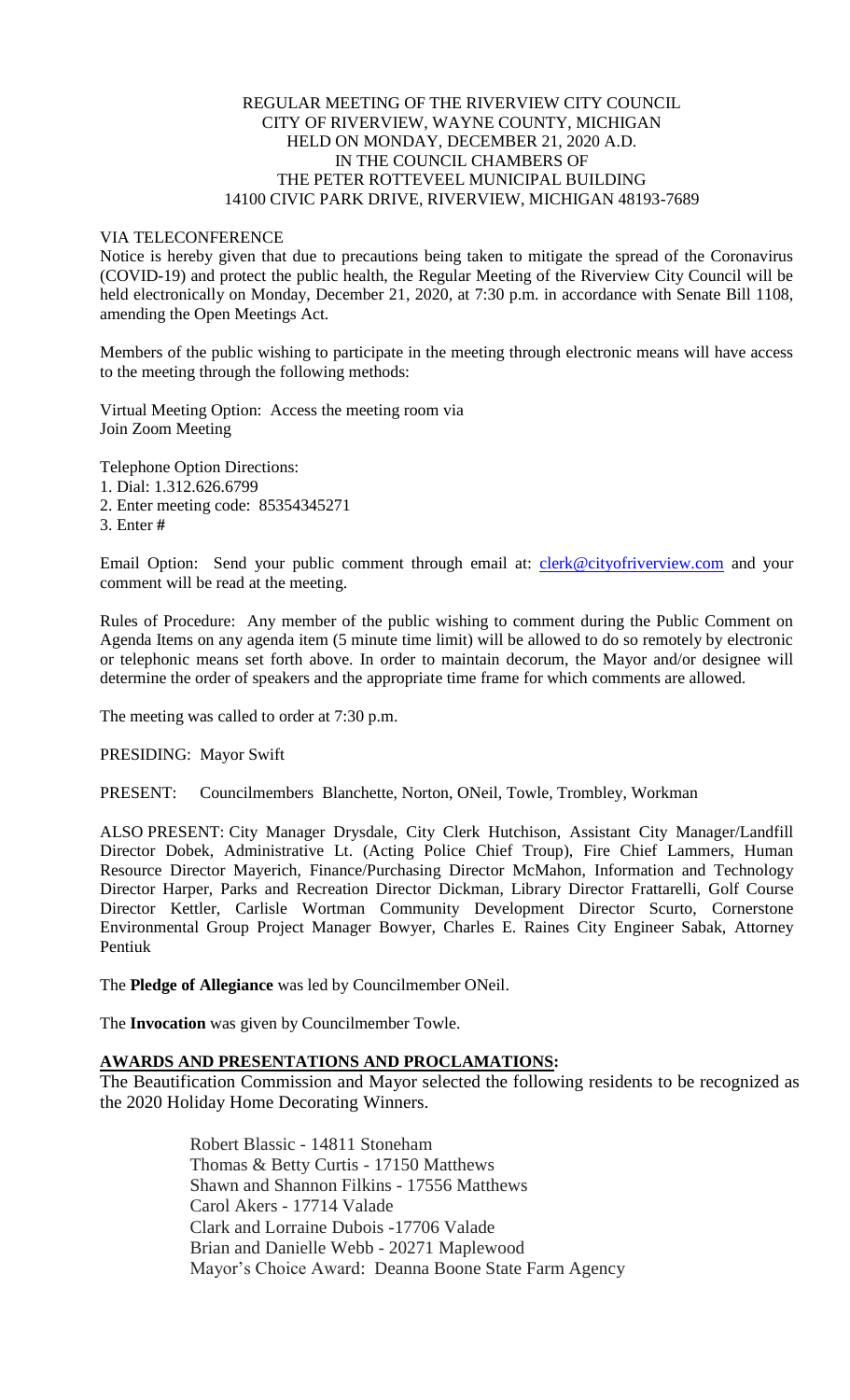# **MINUTES:**

Motion by Councilmember Workman, seconded by Councilmember Norton that the **Minutes** of the **Regular** Meeting of **December 7, 2020,** and **December 14, 2020 Special Meeting,** and the condensed versions for publication, be **Approved**. Carried unanimously.

# **PUBLIC HEARINGS:**

None.

#### **PUBLIC COMMENTS:**

The Mayor offered public comments. No one spoke.

# **ORGANIZATIONAL BUSINESS:**

None.

#### **CONSENT AGENDA:**

Motion by Councilmember Towle, seconded by Councilmember Workman, that the **Consent Agenda** be Approved as follows:

- Award Cooperative Bid Purchase for One (1**) 2021 Ford Interceptor** from Gorno Ford for a total cost of **\$32,995.00** for the Police Department.
- Accept **RAP/CAP Grant Award** in the amount of **\$7,000.00** from **Michigan Municipal Risk Management Authority** for the Purchase and Replacement **of In-Car Dash Cameras** for the Riverview Police Department in Service Patrol Vehicles.
- Accept **RAP/CAP Grant Award** in the amount of **\$500.00** per Taser funding up to a maximum of **\$5,000.00** from **Michigan Municipal Risk Management Authority** for the Purchase and Replacement of Ten (**10) New Tasers** for the Riverview Police Department..
- Accept the **Annual Financial Audit Report** for the City of Riverview for Fiscal Year ending June 30, 2020.

Carried unanimously.

#### **RESOLUTIONS:**

Motion by Councilmember Workman, seconded by Councilmember ONeil that Resolution 20-28, Authorizing **Wayne County Permit** for **Annual Restoration, Maintenance** and **Special Events**, be Adopted.

#### RESOLUTION NO. 20-28

#### RESOLUTION AUTHORIZING EXECUTION OF WAYNE COUNTY PERMIT FOR ANNUAL PAVEMENT RESTORATION, ANNUAL MAINTENANCE WORK IN RIGHT-OF-WAYS AND SPECIAL EVENTS

At the Regular Meeting of the Riverview City Council on 21<sup>st</sup> day of December, 2020, the following resolution was offered:

- WHEREAS, the City of Riverview, (hereinafter the "Community'') periodically applies to the County of Wayne Department of Public Services, Engineering Division Permit Office (hereinafter the "County") for permits to conduct emergency repairs, annual maintenance work, and for other purposes on local and County roads located entirely within the boundaries of the Community, as needed from time to time to maintain the roads in a condition reasonably safe and convenient for public travel; and
- WHEREAS, pursuant to Act 51 of 1951, being MCL 247,651 et seq.} the County permits and regulates such activities noted above and related temporary road closures.

#### NOW, THEREFORE, BE IT RESOLVED, in consideration of the County granting such permit (hereinafter the "Permit"), the Community agrees and resolves that:

Any work performed for the Community by a contractor or subcontractor will be solely as a contractor for the Community and not as a contractor or agent of the County. Any claims by any contractor or subcontractor will be the sole responsibility of the Community. The County shall not be subject to any obligations or liabilities by vendors and contractors of the Community, or their subcontractors.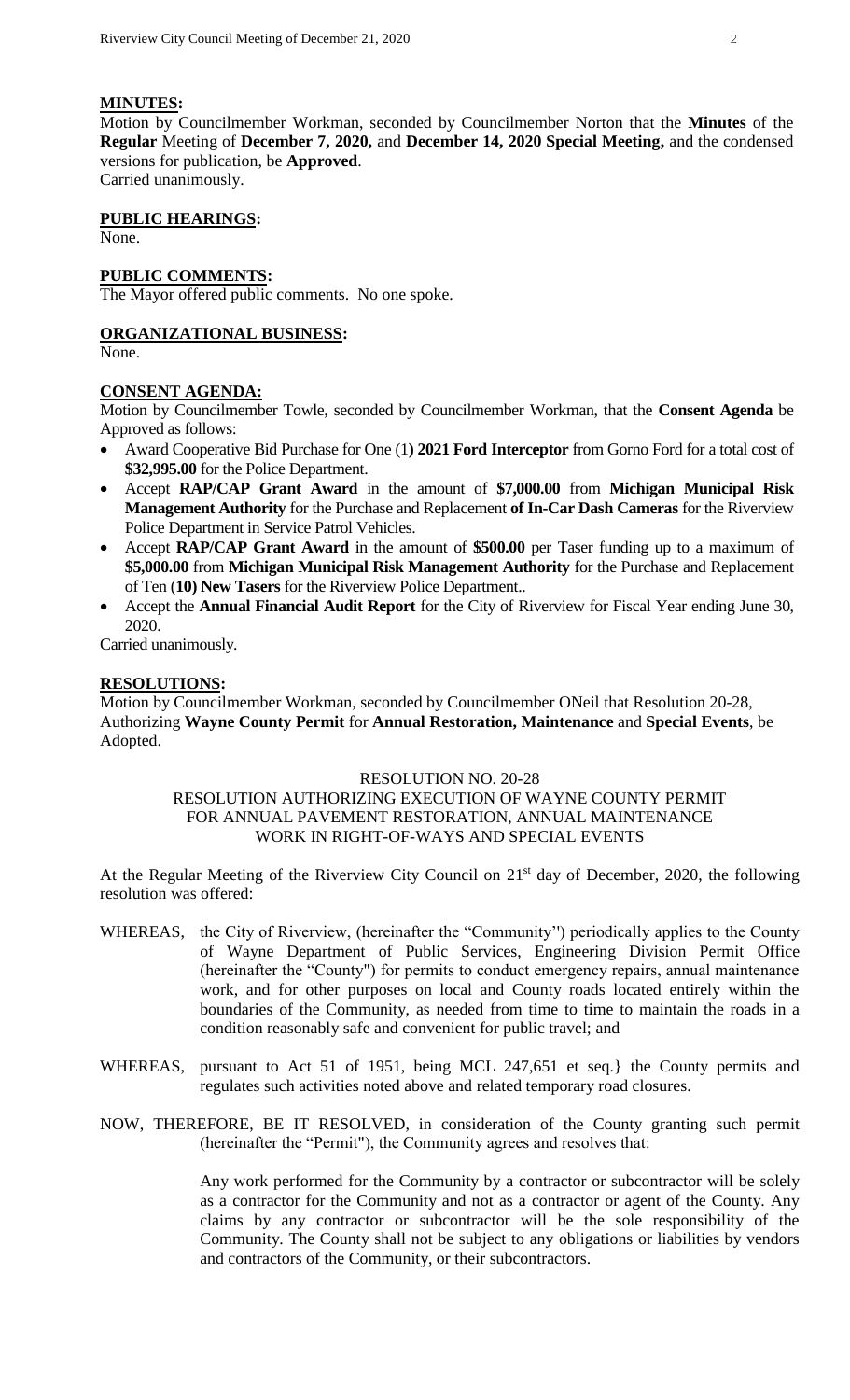The Community shall take no unlawful action or conduct, which arises either directly or indirectly out of its obligations, responsibilities, and duties under the Permit which results in claims being asserted against or judgment being imposed against the County, and all officers, agents and employees thereof pursuant to a maintenance contract. In the event that same occurs, for the purposes of the Permit, it will be considered a breach of the Permit thereby giving the County a right to seek and obtain any necessary relief or remedy, including, but not by way of limitation, a judgment for money damages.

With respect to any activities authorized by Permit, when the Community requires insurance on its own or its contractor's behalf, it shall also require that such policy include as named insured the County of Wayne and all officers, agents and employees thereof.

The incorporation by the County of this Resolution as part of a permit does not prevent the County from requiring additional performance security or insurance before issuance of a Permit.

This Resolution stipulates that the requesting Community shall, at no expense to Wayne County, provide necessary police supervision, establish detours and post all necessary signs and other traffic control devices in accordance with the Michigan Manual of Uniform Traffic Control Devices.

This Resolution stipulates that the requesting Community shall assume full responsibility for the cost of repairing damage done to the County road during the period of road closure or partial closure.

This Resolution shall continue in force from the date of execution until cancelled by the Community or the County with no less than thirty (30) days prior written notice to the other party. It will not be cancelled or otherwise terminated by the Community with regard to any Permit which has already been issued or activity which has already been undertaken.

The Community stipulates that it agrees to the terms of the County of Wayne permit at the time a permit is signed by the Community's authorized representative.

BE IT FURTHER RESOLVED that the following individuals are authorized in their official capacity as the Community's authorized representative to sign and so bind the Community to the provisions of any and all permits applied for to the County of Wayne, Department of Public Services Engineering Division Permit Office for necessary permits from time to time to work within County road right-of-way or local roads on behalf of the Community.

> Jeff Webb – Director of the Department of Public Works Ron Tabor – Supervisor of the Department of Public Works

AYES: Mayor Swift, Councilmembers Blanchette, Norton, ONeil, Towle, Trombley, Workman NAYS: None. EXCUSED: None. ADOPTED this 21st day of December, 2020.

ATTEST:

Andrew M. Swift, Mayor

\_\_\_\_\_\_\_\_\_\_\_\_\_\_\_\_\_\_\_\_\_\_\_\_\_\_\_\_\_\_\_\_\_\_\_\_\_\_\_\_

\_\_\_\_\_\_\_\_\_\_\_\_\_\_\_\_\_\_\_\_\_\_\_\_\_\_\_\_\_\_\_\_\_\_\_\_\_\_\_\_

I HEREBY CERTIFY that the foregoing is a true and correct copy of a resolution adopted by the City Council of the City of Riverview, County of Wayne, Michigan, on the 21st day of December, 2020.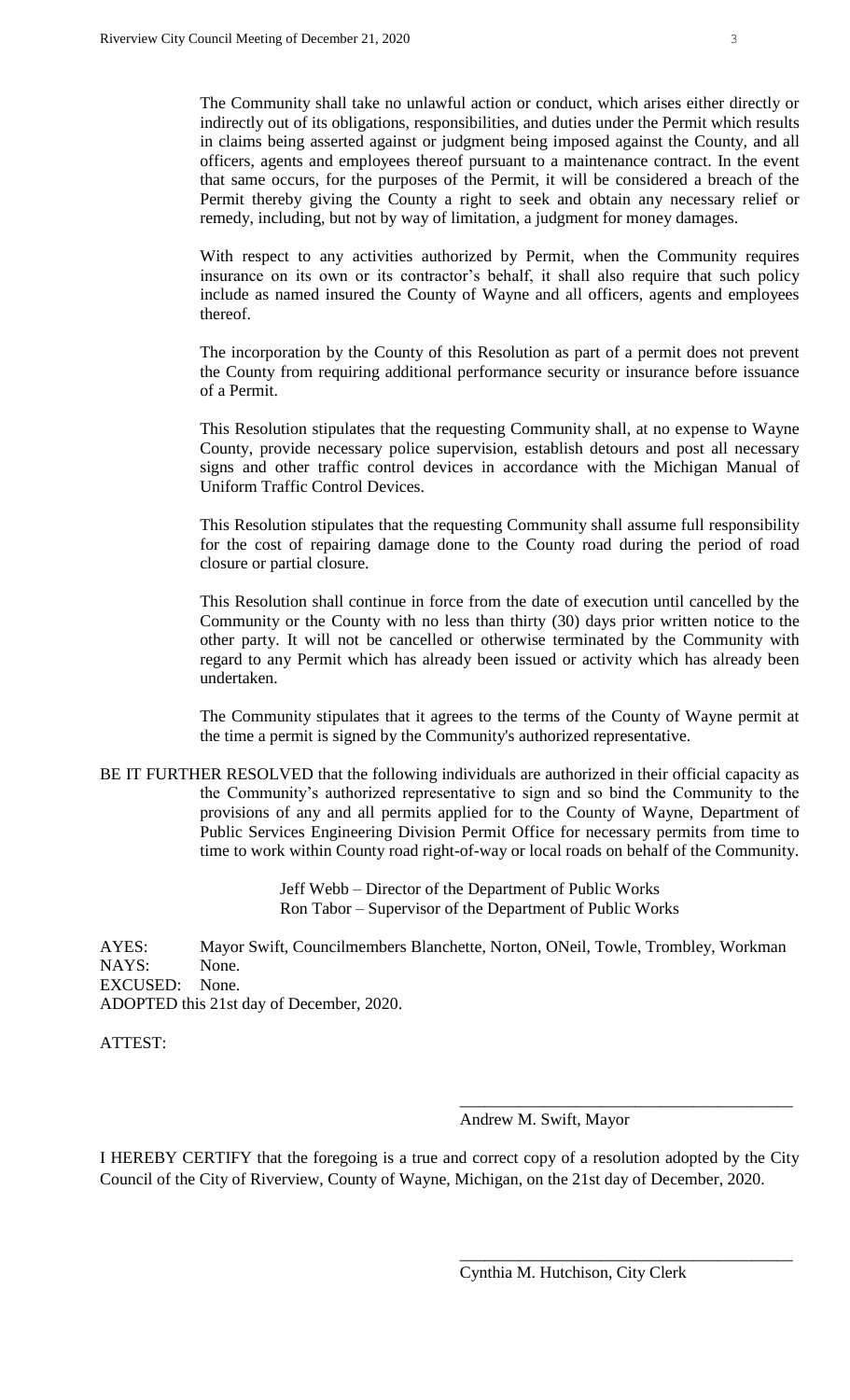Motion by Councilmember Trombley, seconded by Councilmember ONeil that Resolution No. 20-28, Performance Resolution for Government Bodies for the State of Michigan (**MDOT**) **Annual Permit** for **Work** on **State Highways**, be Adopted.

# RESOLUTION NO. 20-29 PERFORMANCE RESOLUTION FOR GOVERNMENTAL AGENCIES

This Performance Resolution is required by the Michigan Department of Transportation for purposes of issuing to a municipal utility an ''Individual Permit for Use of State Highway Right of Way'', or an ''Annual Application and Permit for Miscellaneous Operations within State Highway Right of Way''.

RESOLVED WHEREAS, the City of Riverview hereinafter referred to as the ''GOVERNMENTAL AGENCY,'' periodically applies to the Michigan Department of Transportation, hereinafter referred to as the "DEPARTMENT," for permits, referred to as ''PERMIT,'' to construct, operate, use and/or maintain utilities or other facilities, or to conduct other activities, on, over, and under State Highway Right of Way at various locations within and adjacent to its corporate limits.

NOW, THEREFORE, in consideration of the DEPARTMENT granting such PERMIT, the GOVERNMENTAL AGENCY agrees that:

- 1. Each party to this Agreement shall remain responsible for any claims arising out of their own acts and/or omissions during the performance of this Agreement, as provided by law. This Agreement is not intended to increase either party's liability for, or immunity from, tort claims, nor shall it be interpreted, as giving either party hereto a right of indemnification, either by Agreement or at law, for claims arising out of the performance of this Agreement.
- 2. If any of the work performed for the GOVERNMENTAL AGENCY is performed by a contractor, the GOVERNMENTAL AGENCY shall require its contractor to hold harmless, indemnify and defend in litigation, the State of Michigan, the DEPARTMENT and their agents and employee's, against any claims for damages to public or private property and for injuries to person arising out of the performance of the work, except for claims that result from the sole negligence or willful acts of the DEPARTMENT, until the contractor achieves final acceptance of the GOVERNMENTAL AGENCY. Failure of the GOVERNMENTAL AGENCY to require its contractor to indemnify the DEPARTMENT, as set forth above, shall be considered a breach of its duties to the DEPARTMENT.
- 3. Any work performed for the GOVERNMENTAL AGENCY by a contractor or subcontractor will be solely as a contractor for the GOVERNMENTAL AGENCY and not as a contractor or agent of the DEPARTMENT. The DEPARTMENT shall not be subject to any obligations or liabilities by vendors and contractors of the GOVERNMENTAL AGENCY, or their subcontractors or any other person not a party to the PERMIT without the DEPARTMENT'S specific prior written consent and notwithstanding the issuance of the PERMIT. Any claims by any contractor or subcontractor will be the sole responsibility of the GOVERNMENTAL AGENCY.
- 4. The GOVERNMENTAL AGENCY shall take no unlawful action or conduct, which arises either directly or indirectly out of its obligations, responsibilities, and duties under the PERMIT which results in claims being asserted against or judgment being imposed against the State of Michigan, the Michigan Transportation Commission, the DEPARTMENT, and all officers, agents and employees thereof and those contracting governmental bodies performing permit activities for the DEPARTMENT and all officers, agents, and employees thereof, pursuant to a maintenance contract. In the event that the same occurs, for the purposes of the PERMIT, it will be considered as a breach of the PERMIT thereby giving the State of Michigan, the DEPARTMENT, and/or the Michigan Transportation Commission a right to seek and obtain any necessary relief or remedy, including, but not by way of limitation, a judgment for money damages.
- 5. The GOVERNMENTAL AGENCY will, by its own volition and/or request by the DEPARTMENT, promptly restore and/or correct physical or operating damages to any State Highway Right of Way resulting from the installation construction, operation and/or maintenance of the GOVERNMENTAL AGENCY'S facilities according to a PERMIT issued by the DEPARTMENT.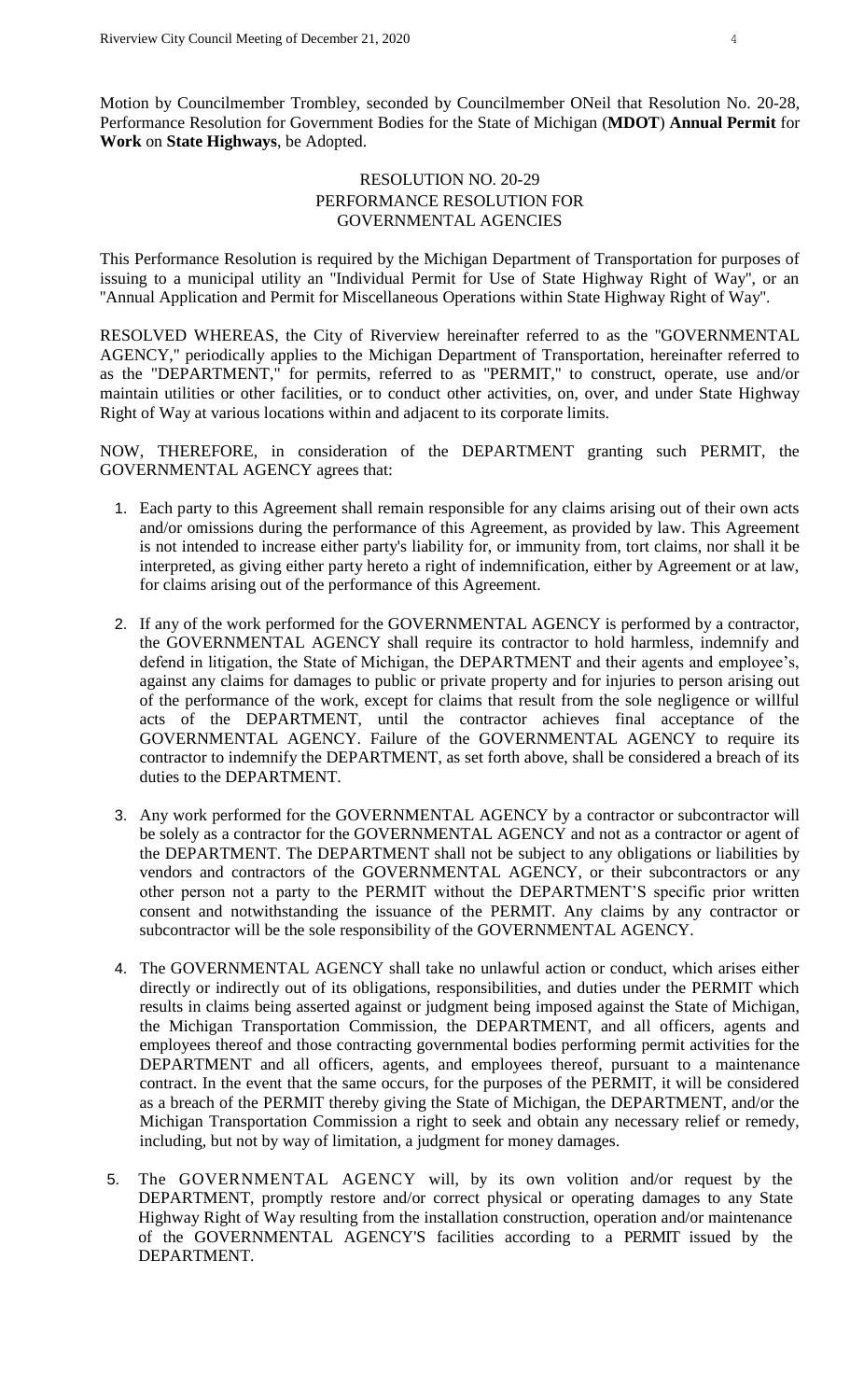- 6. With respect to any activities authorized by a PERMIT, when the GOVERNMENTAL AGENCY requires insurance on its own or its contractor's behalf it shall also require that such policy include as named insured the State of Michigan, the Transportation Commission, the DEPARTMENT, and all officers, agents, and employees thereof and those governmental bodies performing permit activities for the DEPARTMENT and all officers, agents, and employees thereof, pursuant to a maintenance contract.
- 7. The incorporation by the DEPARTMENT of this resolution as part of a PERMIT does not prevent he DEPARTMENT from requiring additional performance security or insurance before issuance of a PERMIT.
- 8. This resolution shall continue in force from this date until cancelled by the GOVERNMENTAL AGENCY or the DEPARTMENT with no less than thirty (30) days prior written notice provided to the other party. It will not be cancelled or otherwise terminated by the GOVERNMENTAL AGENCY with regard to any PERMIT which has already been issued or activity which has already been undertaken.

BE IT FURTHER RESOLVED that the following position(s) are authorized to apply to the DEPARTMENT for the necessary permit to work within State Highway Right of Way on behalf of the GOVERNMENTAL AGENCY.

> Title and/or Name: Department of Public Works Director, Jeff Webb Department of Public Works Supervisor, Ron Tabor

AYES: Mayor Swift, Councilmembers Blanchette, Norton, ONeil, Towle, Trombley, Workman NAYS: None. EXCUSED: None. ADOPTED this 21st day of December, 2020.

ATTEST:

Andrew M. Swift, Mayor

I HEREBY CERTIFY that the foregoing is a true copy of a resolution adopted by the City Council of the City of Riverview of Wayne County at a Regular City Council meeting held on the 21st day of December, A.D. 2020.

Cynthia M. Hutchison, City Clerk

\_\_\_\_\_\_\_\_\_\_\_\_\_\_\_\_\_\_\_\_\_\_\_\_\_\_\_\_\_\_\_\_\_\_\_\_\_\_\_\_

\_\_\_\_\_\_\_\_\_\_\_\_\_\_\_\_\_\_\_\_\_\_\_\_\_\_\_\_\_\_\_\_\_\_\_\_\_\_\_

Motion by Councilmember Norton, seconded by Councilmember Towle, that Resolution No. 20-30, regarding the **Wayne County Hazard Mitigation Plan** dated September 14, 2020, be Adopted.

# RESOLUTION NO. 20-30 ADOPTION OF THE WAYNE COUNTY HAZARD MITIGATION PLAN

- WHEREAS, the mission of the City of Riverview includes the charge to protect the health, safety, and general welfare of the people of City of Riverview; and
- WHEREAS, the City of Riverview, Michigan is subject to flooding, tornadoes, winter storms, and other natural, technological, and human hazards; and
- WHEREAS, and the Wayne County Department of Homeland Security and Emergency Management and the Wayne County Local Emergency Planning Committee, comprised of representatives from the County, municipalities, and stakeholder organizations, have prepared a recommended Hazard Mitigation Plan that reviews the options to protect people and reduce damage from these hazards; and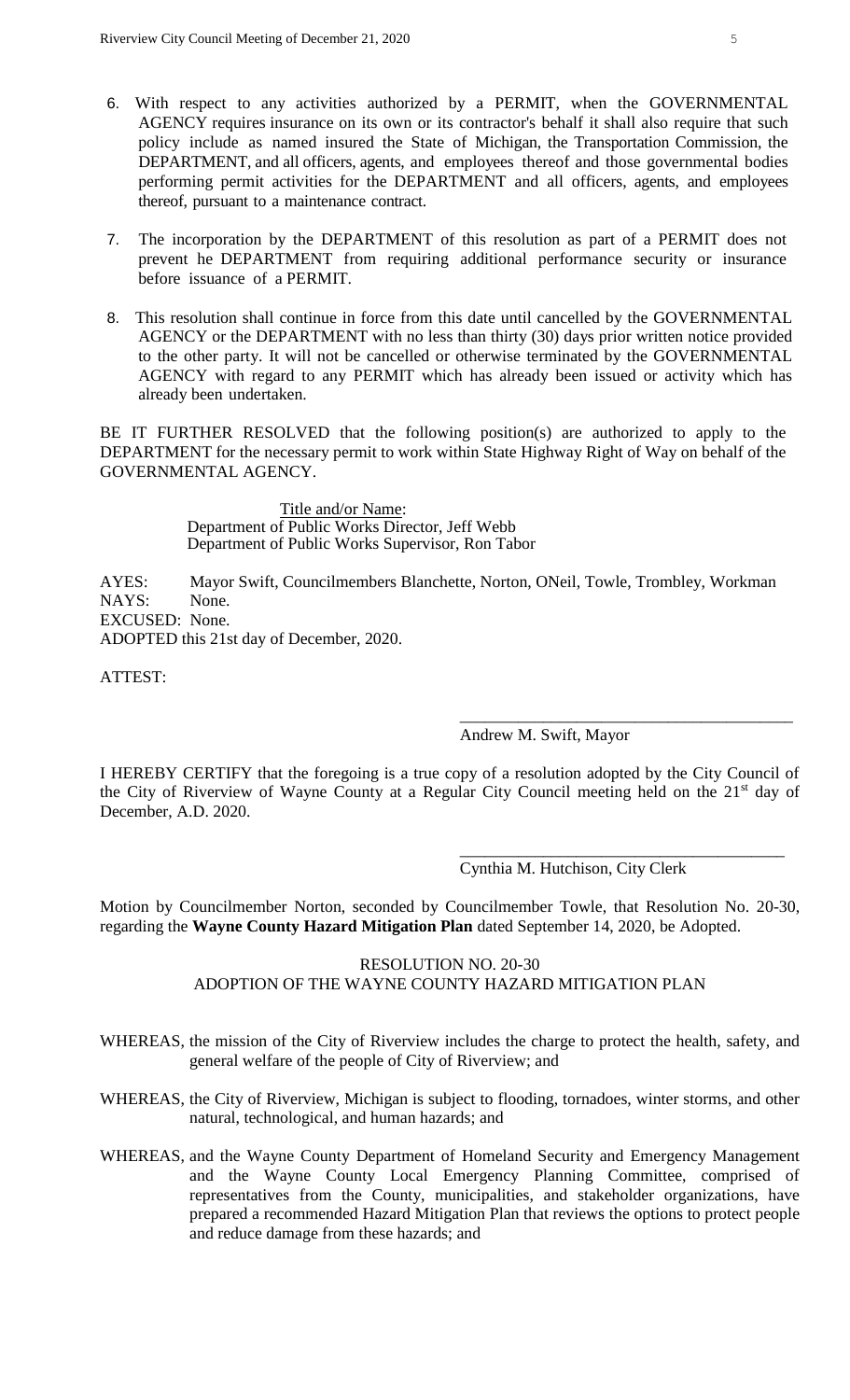- WHEREAS, City of Riverview has participated in the planning process for development of this Plan, providing information specific to local hazard priorities, encouraging public participation, identifying desired hazard mitigation strategies, and reviewing the draft Plan; and
- WHEREAS, the Wayne County Department of Homeland Security and Emergency Management, with the Wayne County Local Emergency Planning Committee (LEPC), has developed the WAYNE County Hazard Mitigation Plan (the "Plan") as an official document of the County and establishing a County Hazard Mitigation Coordinating Committee, pursuant to the Disaster Mitigation Act of 2000 (PL-106-390) and associated regulations (44 CFR 210.6); and
- WHEREAS, the Plan has been widely circulated for review by the County's residents, municipal officials, and state, federal, and local review agencies and has been revised to reflect their concerns.
- NOW, THEREFORE, BE IT RESOLVED by the City of Riverview and Riverview Police Department that:
	- 1. The Wayne County Hazard Mitigation Plan (or section(s) of the Plan specific to the affected community) is/are hereby adopted as an official plan of City of Riverview.
	- 2. The Interim Chief Richard Troup is charged with supervising the implementation of the Plan's recommendations, as they pertain to Interim Chief Richard Troup and within the funding limitations as provided by the City of Riverview and Riverview Police Department or other sources.
	- 3. The Interim Chief of Police Richard Troup shall give priority attention to the following action items recommended in portions of the Plan specific to City of Riverview:
		- a. Section 6.3.1.31, page 212
		- b. Section 5, page 228

AYES: Mayor Swift, Councilmembers Blanchette, Norton, ONeil, Towle, Trombley, Workman NAYS: None. EXCUSED: None. ADOPTED this 21<sup>st</sup> day of December, 2020. ATTEST:

\_\_\_\_\_\_\_\_\_\_\_\_\_\_\_\_\_\_\_\_\_\_\_\_\_\_\_\_\_\_\_\_\_\_\_\_ \_\_\_\_\_\_\_\_\_\_\_\_\_\_\_\_\_\_\_\_\_\_\_\_\_\_\_\_\_\_\_\_\_\_\_\_\_\_\_\_

Richard Troup, Interim Police Chief Andrew M. Swift, Mayor

I HEREBY CERTIFY that the foregoing is a true copy of a resolution adopted by the City Council of the City of Riverview of Wayne County at a Regular City Council meeting held on the 21st day of December, A.D. 2020.

Cynthia M. Hutchison, City Clerk

\_\_\_\_\_\_\_\_\_\_\_\_\_\_\_\_\_\_\_\_\_\_\_\_\_\_\_\_\_\_\_\_\_\_\_\_\_\_\_

#### **ADMINISTRATION:**

Motion by Councilmember Trombley, seconded by Councilmember Blanchette that the Bid Award and Authorization for Execution of Agreements for Purchase of One (1) 2017 **Kenworth Cummins T880 Roll Off Truck** in the Amount of **\$146,000.00** to **Bell Equipment** Company of Lake Orion, Michigan, be Approved.

Carried unanimously.

Motion by Councilmember Trombley, seconded by Councilmember Workman that the Bid Award and Authorization for Execution of **Agreements** and Authorization for **Solicitation** of **Finance Options** for Purchase of Bid #2480 for **a Skid Steer Loader** in the amount of **\$79,006.63**; and Accept Trade-in of one (1) 1999 CAT IT38G with Bucket, Forks, and Tink Clamp Bucket in the Amount of \$**28,000.00** for the Net Price of **\$51,006.63** to the **Carleton Equipment Company** of Livonia, Michigan, be Approved. Carried unanimously.

Motion by Councilmember Towle, seconded by Councilmember Workman that the Cooperative Bid Purchase for One (1) 2021 **Utilimaster Water Truck** from **Versalift Midwest Time Manufacturing**